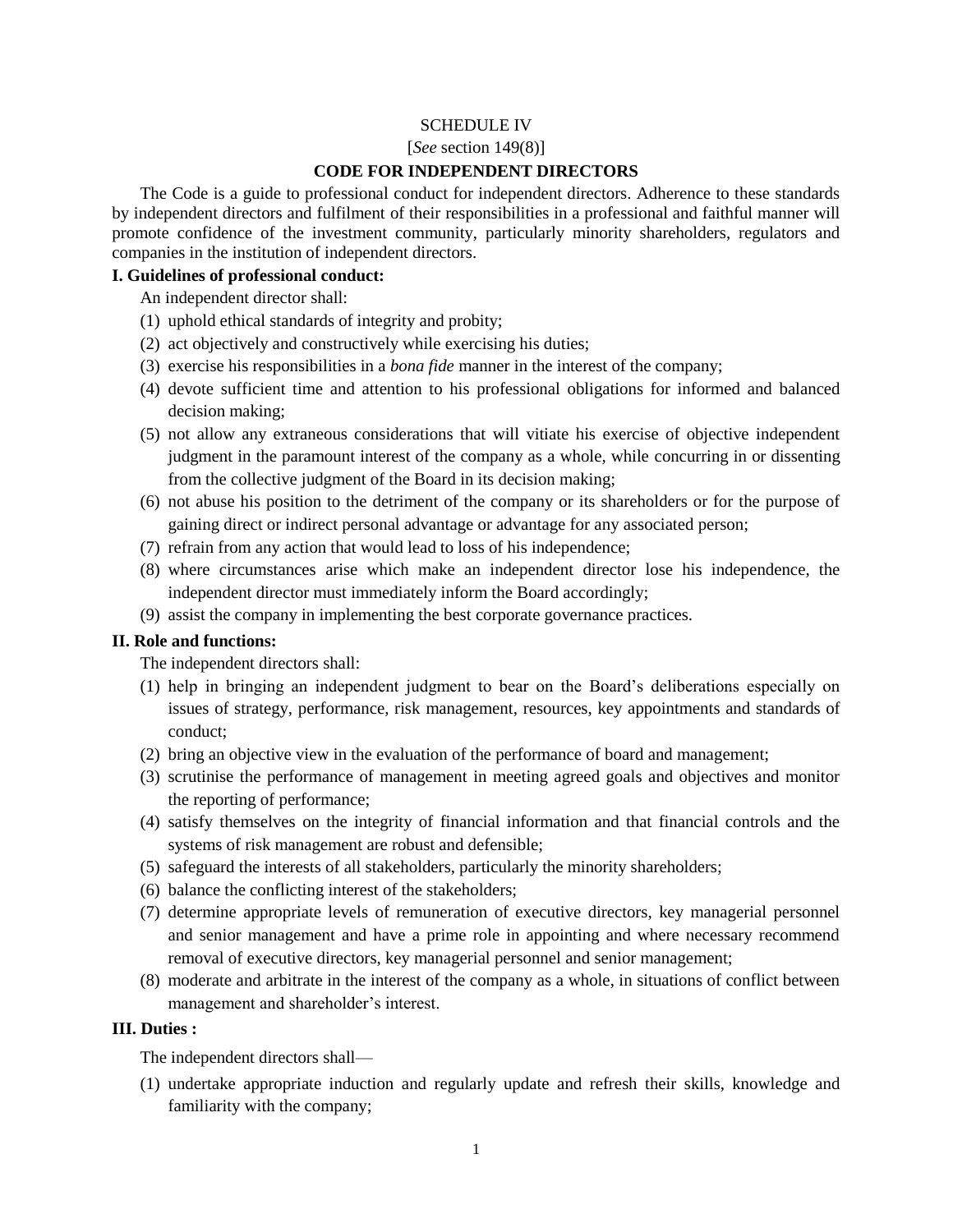- (2) seek appropriate clarification or amplification of information and, where necessary, take and follow appropriate professional advice and opinion of outside experts at the expense of the company;
- (3) strive to attend all meetings of the Board of Directors and of the Board committees of which he is a member;
- (4) participate constructively and actively in the committees of the Board in which they are chairpersons or members;
- (5) strive to attend the general meetings of the company;
- (6) where they have concerns about the running of the company or a proposed action, ensure that these are addressed by the Board and, to the extent that they are not resolved, insist that their concerns are recorded in the minutes of the Board meeting;
- (7) keep themselves well informed about the company and the external environment in which it operates;
- (8) not to unfairly obstruct the functioning of an otherwise proper Board or committee of the Board;
- (9) pay sufficient attention and ensure that adequate deliberations are held before approving related party transactions and assure themselves that the same are in the interest of the company;
- (10) ascertain and ensure that the company has an adequate and functional vigil mechanism and to ensure that the interests of a person who uses such mechanism are not prejudicially affected on account of such use;
- (11) report concerns about unethical behavior, actual or suspected fraud or violation of the company's code of conduct or ethics policy;
- $(12)$  <sup>1</sup>[act within their authority], assist in protecting the legitimate interests of the company, shareholders and its employees;
- (13) not disclose confidential information, including commercial secrets, technologies, advertising and sales promotion plans, unpublished price sensitive information, unless such disclosure is expressly approved by the Board or required by law.

## **IV. Manner of appointment:**

- (1) Appointment process of independent directors shall be independent of the company management; while selecting independent directors the Board shall ensure that there is appropriate balance of skills, experience and knowledge in the Board so as to enable the Board to discharge its functions and duties effectively.
- (2) The appointment of independent director(s) of the company shall be approved at the meeting of the shareholders.
- (3) The explanatory statement attached to the notice of the meeting for approving the appointment of independent director shall include a statement that in the opinion of the Board, the independent director proposed to be appointed fulfils the conditions specified in the Act and the rules made thereunder and that the proposed director is independent of the management.
- (4) The appointment of independent directors shall be formalised through a letter of appointment, which shall set out :
	- (a)the term of appointment;

 $\overline{a}$ 

- (b)the expectation of the Board from the appointed director; the Board-level committee(s) in which the director is expected to serve and its tasks;
- (c)the fiduciary duties that come with such an appointment along with accompanying liabilities;

<sup>1.</sup> Subs. by Notification No. S.O. 2113(E), dated 5<sup>th</sup> July 2017, for " acting within his authority".